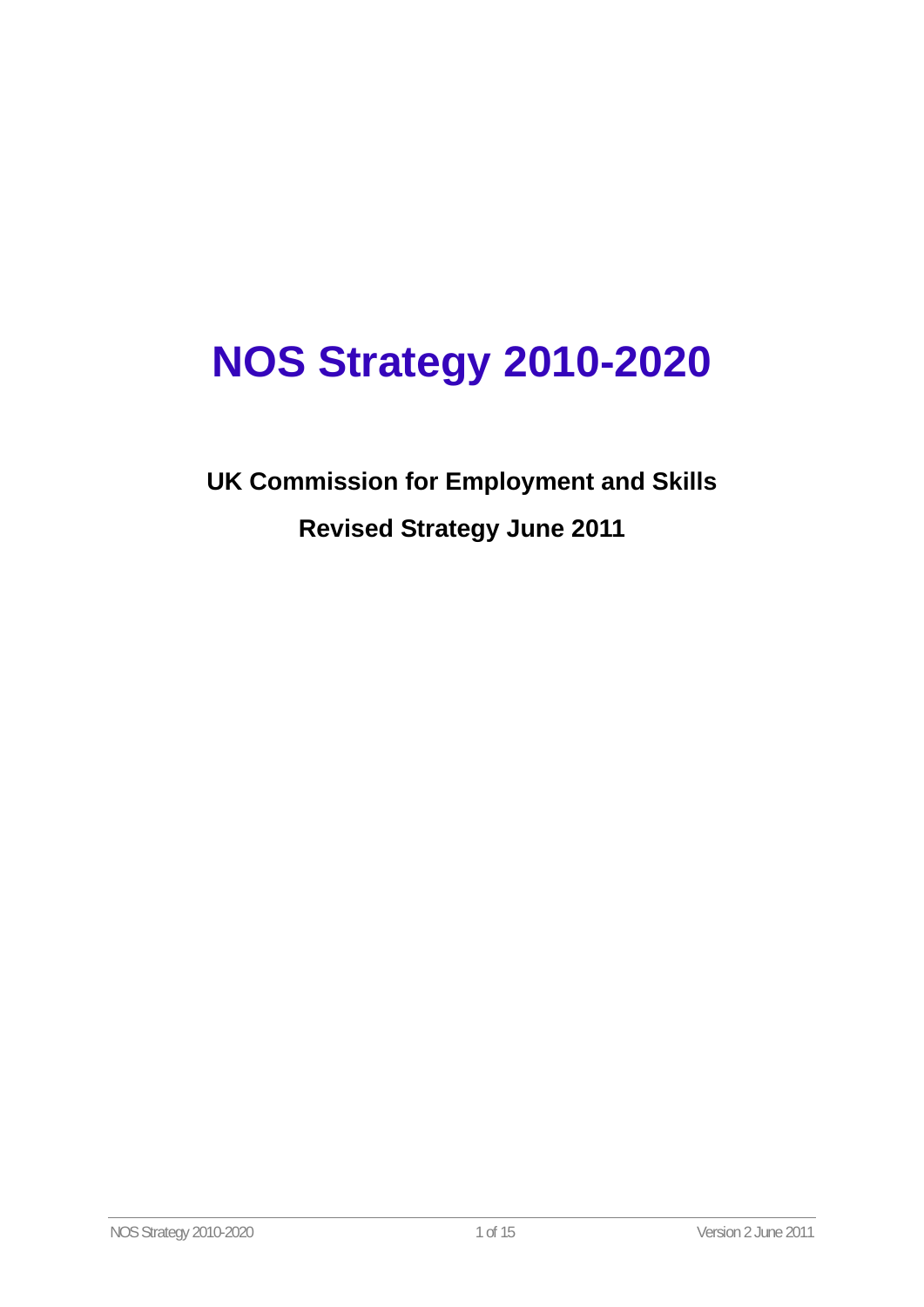# **Contents**

| $\mathbf 1$             |  |  |
|-------------------------|--|--|
| $\mathbf{2}$            |  |  |
| $\mathbf{3}$            |  |  |
| $\overline{\mathbf{4}}$ |  |  |
| 5                       |  |  |
| 6                       |  |  |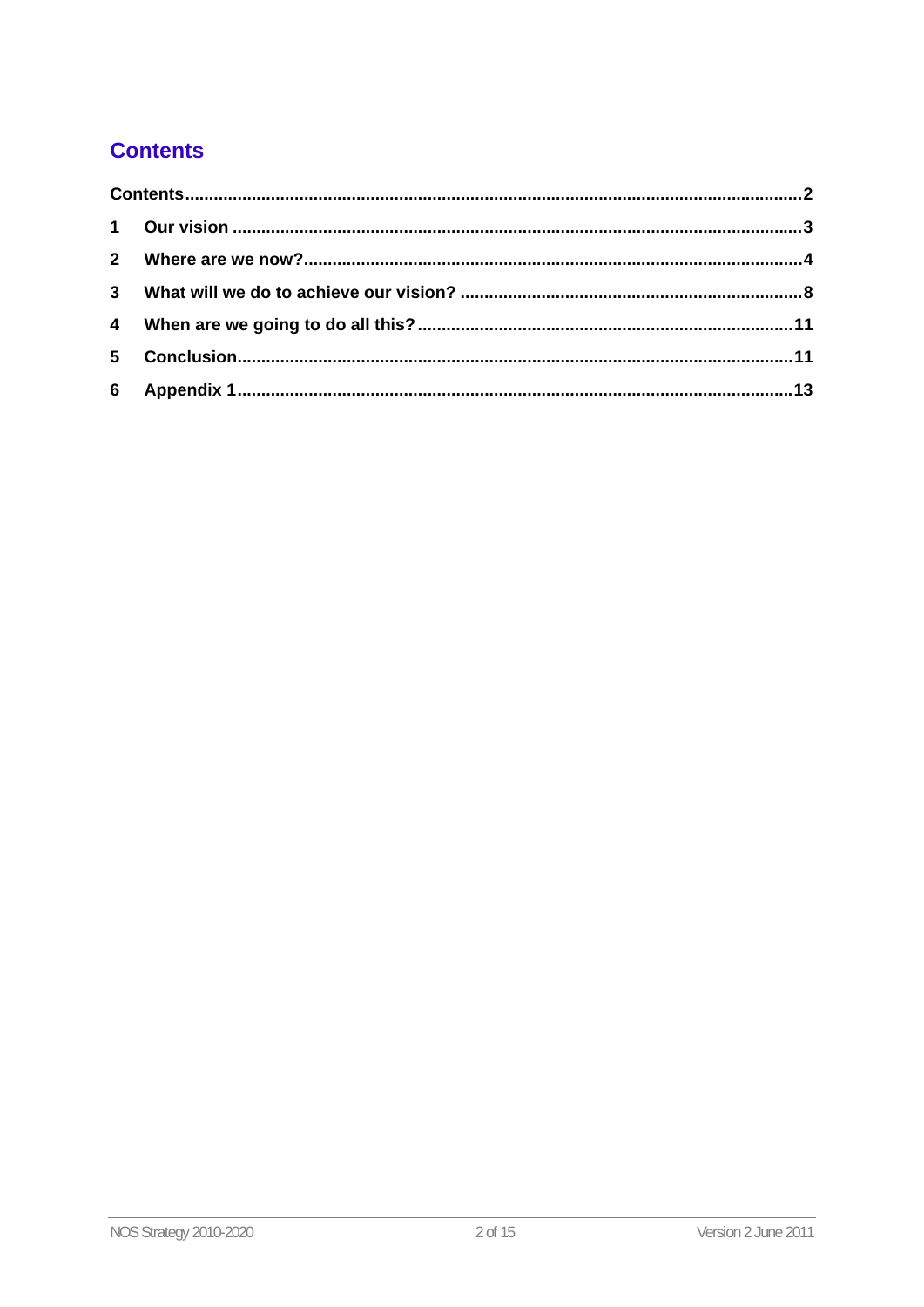# **1 Our vision**

The vision driving this strategy is that, by 2020, high-quality National Occupational Standards (NOS) will be widely used both by awarding organisations/bodies for developing qualifications, and also by employers and other stakeholders to underpin their human resource management processes and strategic business developments.

NOS will be recognised by employers as the clear, concise and consistent articulation of requirements for occupational competence and the knowledge and skills individuals need to develop to perform effectively and safely in the workplace.

NOS will be valued by the governments across the UK and wider stakeholders as essential products for ensuring the UK has a competent, flexible and safe workforce which can drive the growth of a productive, globally competitive and sustainable economy.

## **Objectives**

The progress of this strategy will be monitored throughout the next decade and evaluated in 2020 against the following twelve objectives:

- 1. NOS are developed to underpin the skills identified as being most critical to the economy.
- 2. The potential benefits of NOS and how to use them are clearly communicated to employers and other stakeholders.
- 3. NOS and professional standards are cognisant of each others' position in each sector, to simplify the offer for employers and facilitate individual career progression across all 4 nations
- 4. NOS are easily accessible to employers and other stakeholders in a common format which allows them to be used for a variety of human resources management and development as well as strategic business purposes.
- 5. Products and services based on NOS may be made available in diverse formats appropriate to the markets for which they are intended.
- 6. The contribution of NOS to the UK economy and society is measured through robust and credible evaluation methods.
- 7. Functions which are common to more than one sector or occupation are specified by single common NOS to facilitate transferability of competence.
- 8. NOS covering new functions are developed in line with the Quality Criteria and approved within six months of their need being identified.
- 9. NOS that meet agreed quality criteria are available for all significant functions carried out in the workplace in the UK.
- 10. Wherever appropriate, vocational qualifications in the UK are underpinned by NOS which meet the quality criteria.
- 11. NOS inform, and are informed by, knowledge, skills and competence developments in the EU, particularly the European Qualifications Framework (EQF), Key Competences (KCs) and the European taxonomy of Skills, Competencies and Occupations (ESCO).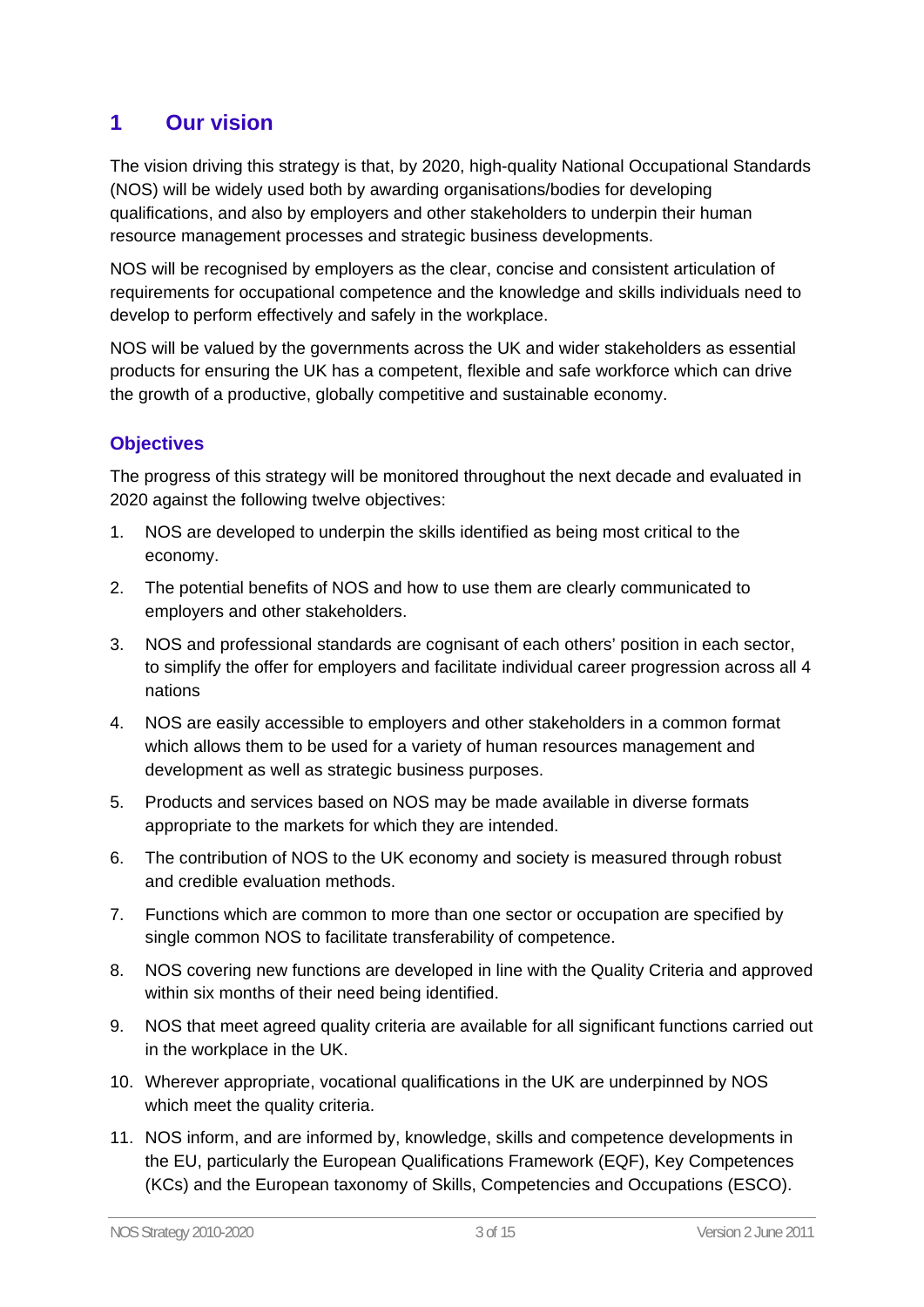12. NOS support employability by clearly showing the employability skills required for effective performance in each NOS.

Work began in 2010-11 towards the first nine objectives. The processes which were adopted and the progress made are outlined in Appendix 1. Objective 3 has increased in importance so has been moved to that position.

The last two are longer-term objectives and will be addressed later in the decade.

The objectives are underpinned by a series of key principles which are articulated later in the strategy.

## **2 Where are we now?**

National Occupational Standards are statements of the standards of performance individuals must achieve to be competent when carrying out functions in the workplace, together with specifications of the underpinning knowledge and understanding.

## **Demand-led skills**

Over the past 25 years, National Occupational Standards (NOS) have been the mechanism for ensuring that vocational education, training and qualifications equip the workforce with the skills the economy requires. A third of the workforce now holds a qualification based on NOS, nearly two million people have completed or are currently on apprenticeships and many millions more are following learning and development programmes designed to meet the requirements of NOS. They encompass the employability skills of self-management and organisation of work, thinking through and solving problems, working with others, communicating effectively and understanding the business.

NOS are therefore, UK-wide, demand-led, evidence-based benchmarks of competent performance which underpin vocational learning and development, apprenticeships and qualifications across all sectors, occupations and parts of the UK.

Sector Skills Councils (SSCs) and other standards setting organisations (SSOs) work continuously with employers and other key partners to develop and refine NOS in order to express and present current and projected industry requirements in ways which are immediately accessible to workers in their sectors/occupations. There are NOS covering virtually all functions carried out in the workplace today – a truly unique resource with the potential to focus the efforts of employers, workers and educationalists to develop the skills required to increase the UK's productivity and competitiveness and ensure the individuals' employability. In some sectors, demonstration of competence against NOS is required in order to run a business or practice a craft or profession.

#### **Support the development of new skills for new jobs**

The EU and governments across the UK have highlighted key economic, social and demographic trends and the implications of these for the skills of the workforce.

The EU Commission's communication of 16 December 2008*, New Skills for New Jobs: Anticipating and matching labour market and skills needs*, identifies that: "Across Europe, the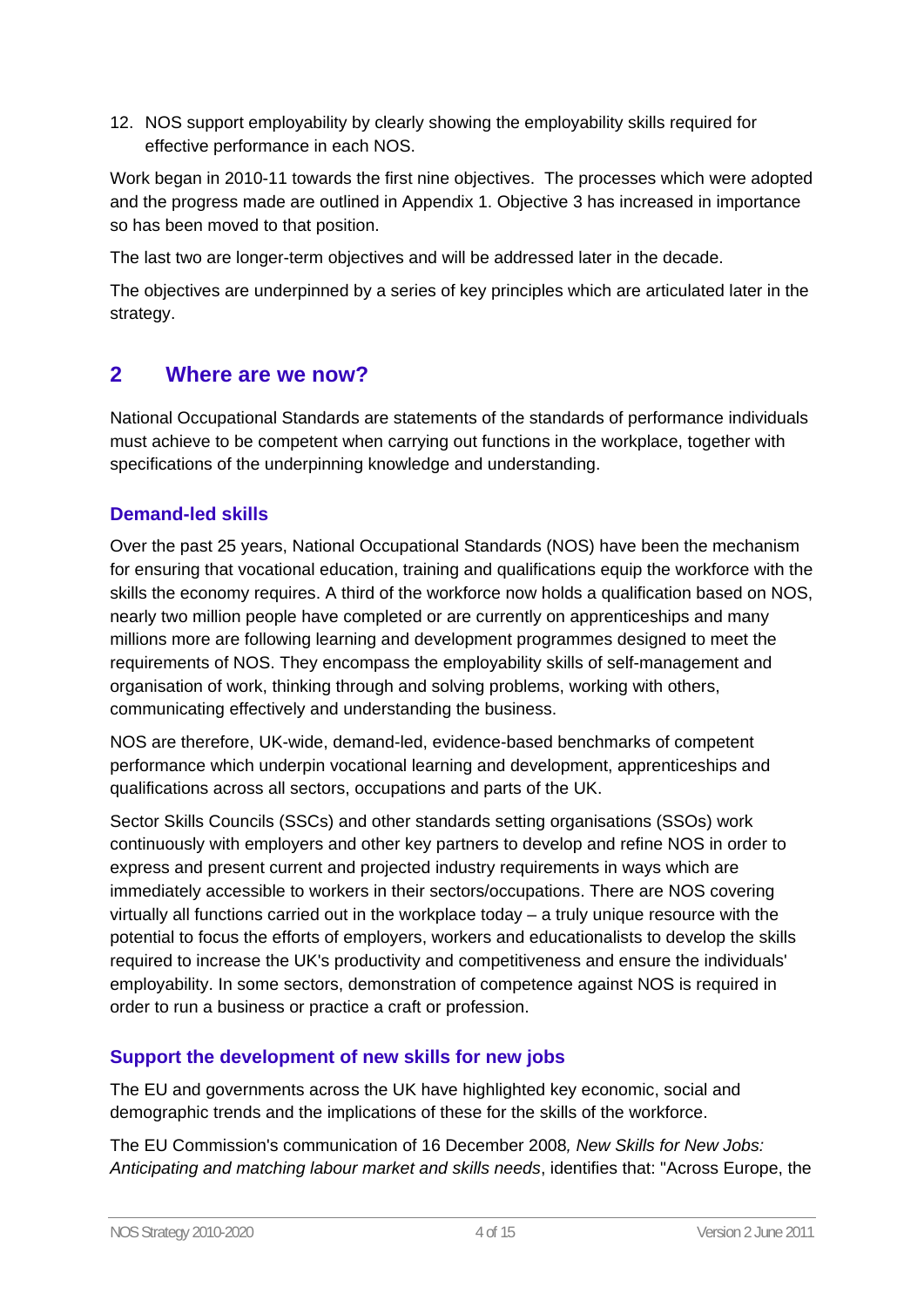shift to a low-carbon economy and the growing importance of the knowledge economy, in particular the diffusion of ICTs and nano-technologies offer great potential for the creation of sustainable jobs. Globalisation, ageing populations, urbanisation and the evolution of social structures also accelerate the pace of change in labour market and skills requirements. The development of new skills and competencies to fully exploit the potential for recovery is a priority and a challenge for the EU and national public authorities, for education and training providers, companies, workers and students."

Within the EU, there is widespread recognition of the systematic approach represented by NOS which has strongly influenced the design of the European Qualifications Framework (EQF) and is well positioned to make a significant contribution to the definition of the Key Competences (KCs) underpinning the EU's *New Skills for New Jobs* programme.

A key innovation in the NOS Strategy 2010-2020 is to prioritise and fast-track the development of NOS to develop the knowledge, skills and occupational competence of workers:

- in low carbon industries
- in new technologies, particularly life sciences and information and communication technologies
- to improve resource efficiency in traditional industries
- to adapt to new ways of working as a result of technological advances
- to address the needs of an ageing population.

Recent shocks to the economy and waves of redundancies have emphasised the importance of workforce flexibility and the transferability of knowledge, skills and competence from one context to another. A second key innovation of the NOS Strategy will therefore be to identify those functions which are common to more than one sector or occupation and ensure that NOS further strengthen the performance required in all the contexts where the function is carried out.

## **Support the development of employability skills**

Policy initiatives for the EU and the UK nations identify the key challenge of ensuring individuals develop and maintain their basic employability skills. The UK Commission's report *The Employability Challenge* outlines a framework for employability skills that encompasses literacy, numeracy, ICT, self-management, thinking through and solving problems, working with others, communicating effectively and understanding the business – all underpinned by a positive attitude.

Since NOS describe the outcomes of competent performance in a function, individuals need to demonstrate employability skills as well as technical and context-related knowledge and skills required to perform to the standard. These employability skills will vary between occupations and the specifics of how these skills are developed and assessed will be included in individual qualification specifications.

The UK Commission will work with UK and EU partners over the period covered by the NOS Strategy to ensure the development of a common taxonomy of the knowledge and skills required in employment so that these can be mapped to NOS. A common taxonomy will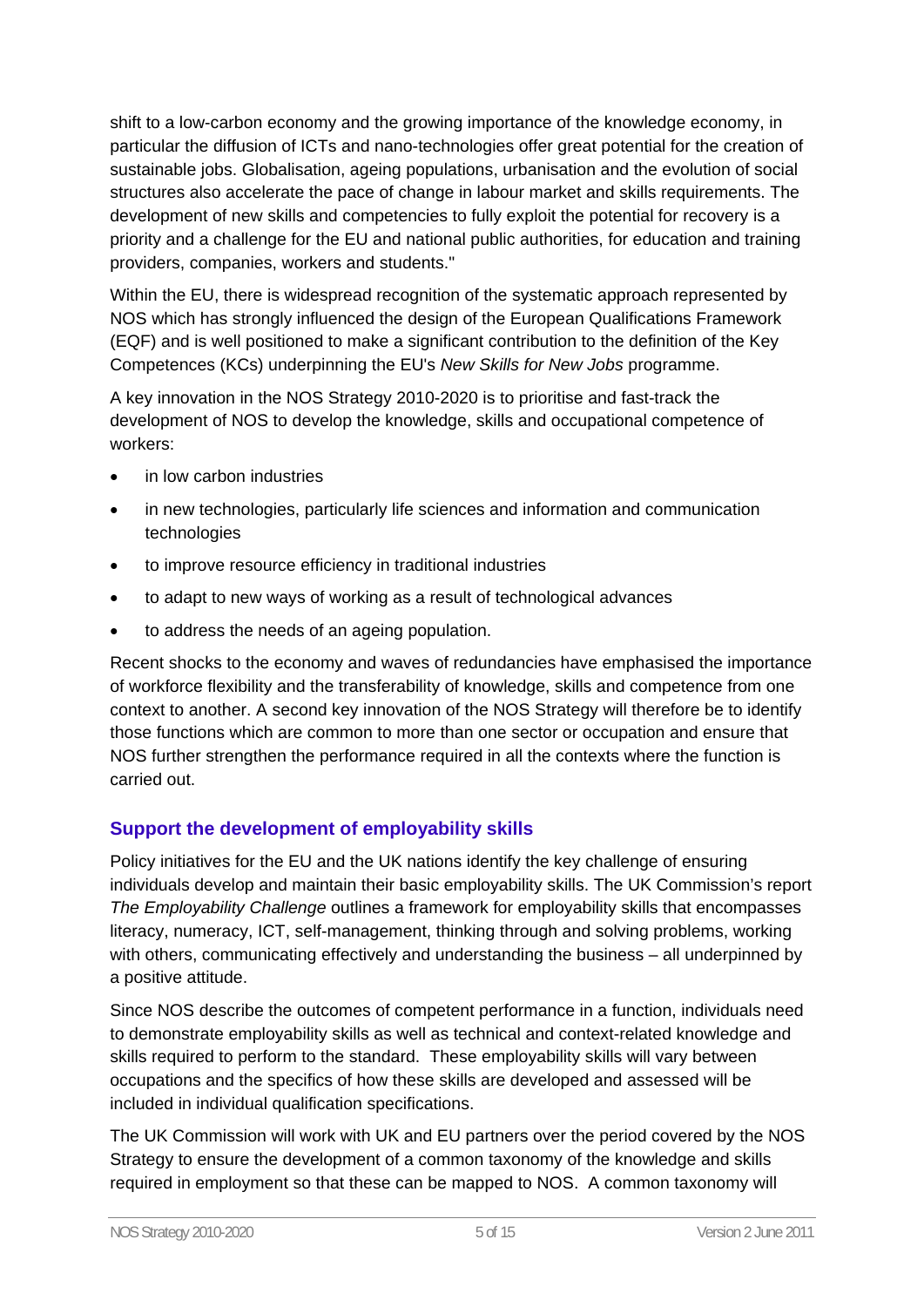enable employers to use a common language to specify the fundamental knowledge and skills required to perform a function to a competent standard.

Recent bouts of redundancies and higher levels of unemployment have put a premium on fundamental Employability Skills and the ability to transfer skills from one sector or occupation to another.

#### **Simplify the skills system**

This NOS Strategy supports the Simplification agenda which includes working towards "a simplified, rationalised, unitised, system of qualifications that meets employers needs" and addressing some of the issues raised by employers, such as excessive bureaucracy and complexity of programmes and initiatives and difficulties of access to the skills system.

Adherence to the *NOS Quality Criteria* will ensure that "the content of learning and qualifications is shaped by the relevant sector, and up-to-date with emerging industry needs" (*Hiding the Wiring*, UK Commission, 2009) and fast-tracking of NOS of critical importance to the economy will "improve the relevance, currency and responsiveness of industry and occupational qualifications" (*Towards Ambition 2020: skills, jobs, growth*, UK Commission, 2009).

To support the simplification agenda, an early priority for the NOS Strategy is to agree a common template for NOS and to replace the NOS Directory with a NOS Database using as its basis the common template. A consistent presentation of standards will simplify use of and access to the standards by a variety of stakeholders including employers, awarding organisations and the four governments. As part of this obsolete, duplicates or near duplicates of NOS will be removed on an ongoing basis during the lifetime of the NOS Strategy.

#### **Government commitment**

Unparalleled government investment of £20 million in the UK Vocational Qualification Reform Programme (UKVQRP) over the past two years has required that all relevant vocational qualifications in England, Wales and Northern Ireland on the Qualifications and Curriculum Framework (QCF) and SVQs on the Scottish Credit and Qualifications Framework (SCQF) are based on NOS and that all publicly funded training meets the needs of employers.

In Wales, through the Lifelong Learning pillar of the Credit and Qualifications Framework for Wales (CQFW), employers have been encouraged to work with SSCs to use NOS to inform awards.

The *Skills for Scotland: A Lifelong Skills Strategy* (2007) requires that employers have a say in the design of all qualifications and this has been embraced through the VQ Reform Programme with SQA ensuring that:

- SSCs and employers are involved in the design of the qualifications which it awards
- SSCs and employers are involved in the design of the qualifications which are accredited by SQA's Accreditation Unit.

Through this strategy the government is demonstrating its commitment to ensuring that new and flexible vocational qualifications on the QCF and relevant vocational qualifications in Scotland continue to be informed by the voice of employers, articulated through NOS.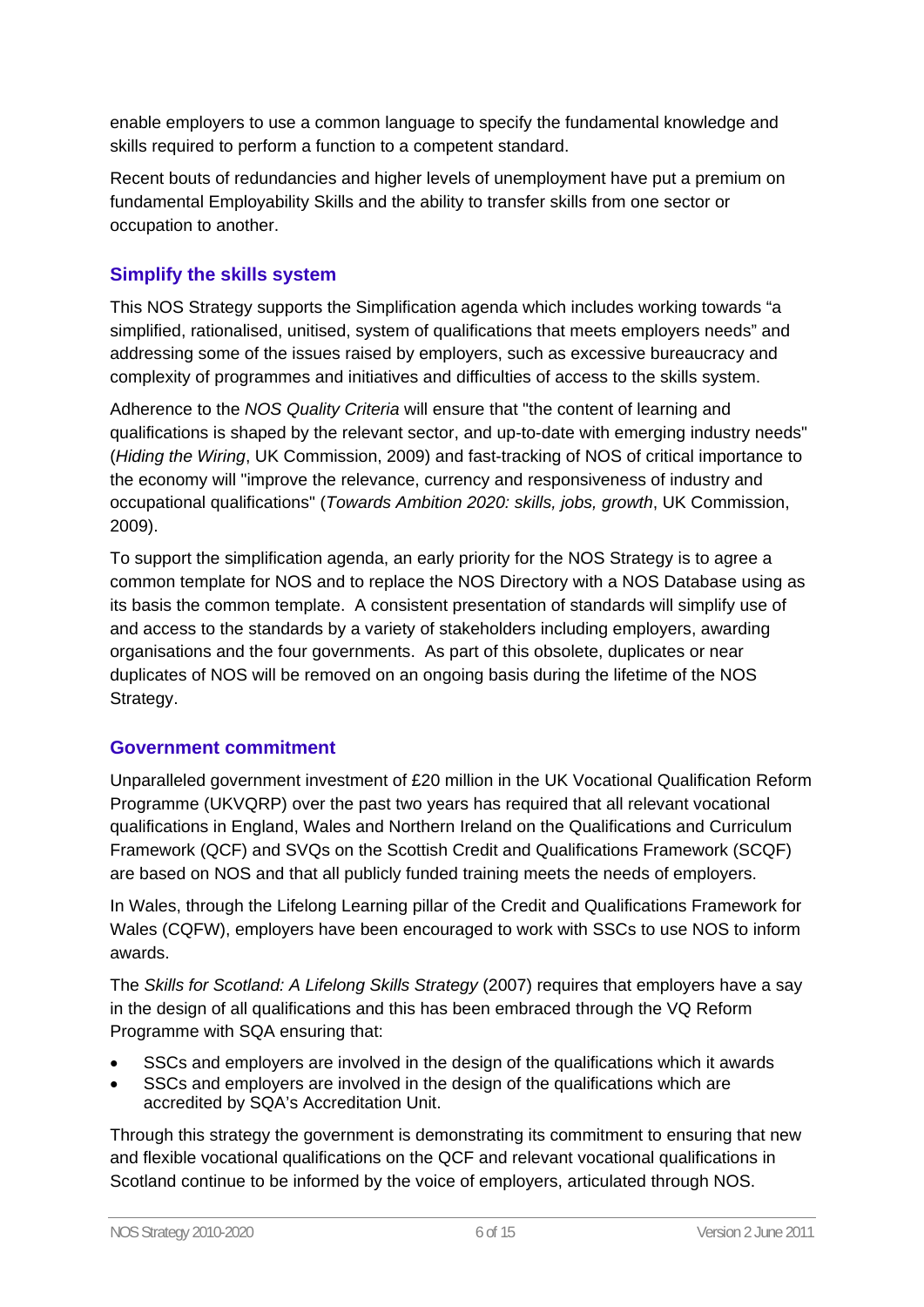#### **Building on success**

Building on success to date, it is intended that this strategy will ensure that NOS make their full contribution to the development of our economy, society and environment and underpin the UK Commission's strategic goal of a world-class UK workforce, where "world-class" is defined by being in the top 8 OECD countries for productivity, employment and skills. It will achieve this through:

- ensuring consistent, quality, relevant and up-to-date NOS continue to be available and accessible to those who need them
- promoting and supporting the use of NOS as the basis for vocational qualifications to ensure that these meet the needs of employers
- promoting and supporting the use of NOS and products/services based on NOS in order both to meet skills development needs and to deliver business outcomes
- evaluating the impact of NOS on the achievement of the 2020 targets and other economic, social and environmental benefits.

All this will need to be achieved at a time when budgets are tight and everyone is asked to do more with less, increase efficiency, avoid duplication of activity and prioritise those activities which deliver the best value for money.

This strategy is designed both to tackle the barriers to take-up of NOS in the past and ensure that NOS make their full contribution to the UK's future economic growth and social wellbeing.

#### **Why do we need to change?**

Despite significant investment in NOS and their extensive use in certain sectors of the economy, the majority of UK employers are not using NOS, and, then often only for vocational qualifications and apprenticeships. Key reasons given by employers include:

- lack of awareness of NOS
- poor access to NOS
- confusion resulting from inconsistency in the content and presentation of NOS
- perceived lack of relevance of NOS to their business
- lack of understanding of NOS and how they can be used
- lack of simple, accessible tools to apply NOS for fundamental human resource management and development process.

To address these issues and ensure future vocational qualifications are based on clear and consistent specifications of employers' requirements, the UK Vocational Qualification Reform Programme (UKVQRP) Board charged the UK Commission with drawing up the NOS Strategy in line with the following key principles:

1. NOS must be articulated by a representative sample of relevant employers across the UK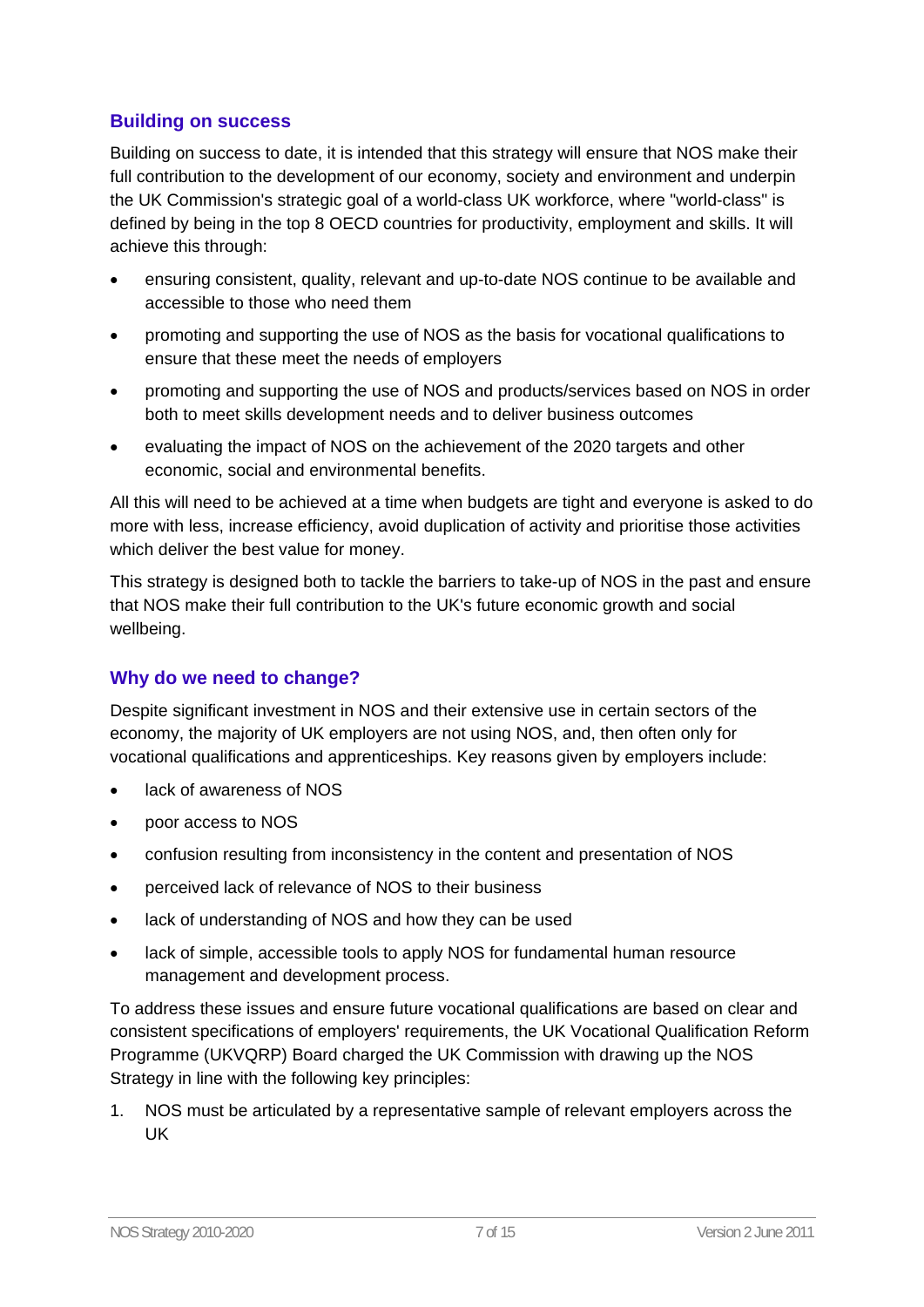- 2. NOS must be able to be used for a variety of purposes across the UK or in any one of the nations of the UK
- 3. NOS, and NOS-based products, must be readily accessible for employers/key stakeholders via appropriate media
- 4. The format of NOS must be consistent and use common definitions
- 5. NOS must be written in clear, plain language with a minimum of jargon but using language recognisable to business sectors
- 6. Robust, streamlined development and quality assurance processes must be in place.

Additionally, the UKVQRP Board asked the UK Commission to:

- 7. work with partners to develop draft models to agree the future format of standards, including taking on board the importance of getting the format right so that the UK standards could be used to shape European standards
- 8. explore how Employability Skills should be captured within NOS
- 9. confirm the change of name to "UK Occupational Standards"

This strategy meets the six key principles listed above and takes on board principles 7 and 8 (which the UKVQRP have agreed are lower priorities and should be addressed in later years). It did not, however, confirm the change of name to "UK Occupational Standards". The strategy recognises two significant factors in favour of retaining the NOS brand:

- in sectors where the NOS brand has become well-established it would be more beneficial to build on this success rather than undoing effective work and alienating stakeholders
- in certain sectors NOS are embedded in legislation, regulation, registration, pay and grading and collective bargaining agreements – a considerable cost and level of effort would be required to renegotiate and amend these if the brand were changed

# **3 What will we do to achieve our vision?**

In order to achieve our vision during a period where public funding will be severely limited, we will need to be more consistent in what we do well, simplify our approach and eliminate duplication, prioritise our limited resources on critical areas and develop innovative approaches to removing barriers to realising the potential of NOS across the whole economy.

#### **Adopt a whole-system approach to NOS**

The *NOS Quality Criteria* make it clear that SSCs and other standards setting organisations are responsible for taking a whole-system approach to NOS, including the development of NOS and their use in vocational education, training and qualifications, as shown in the figure below.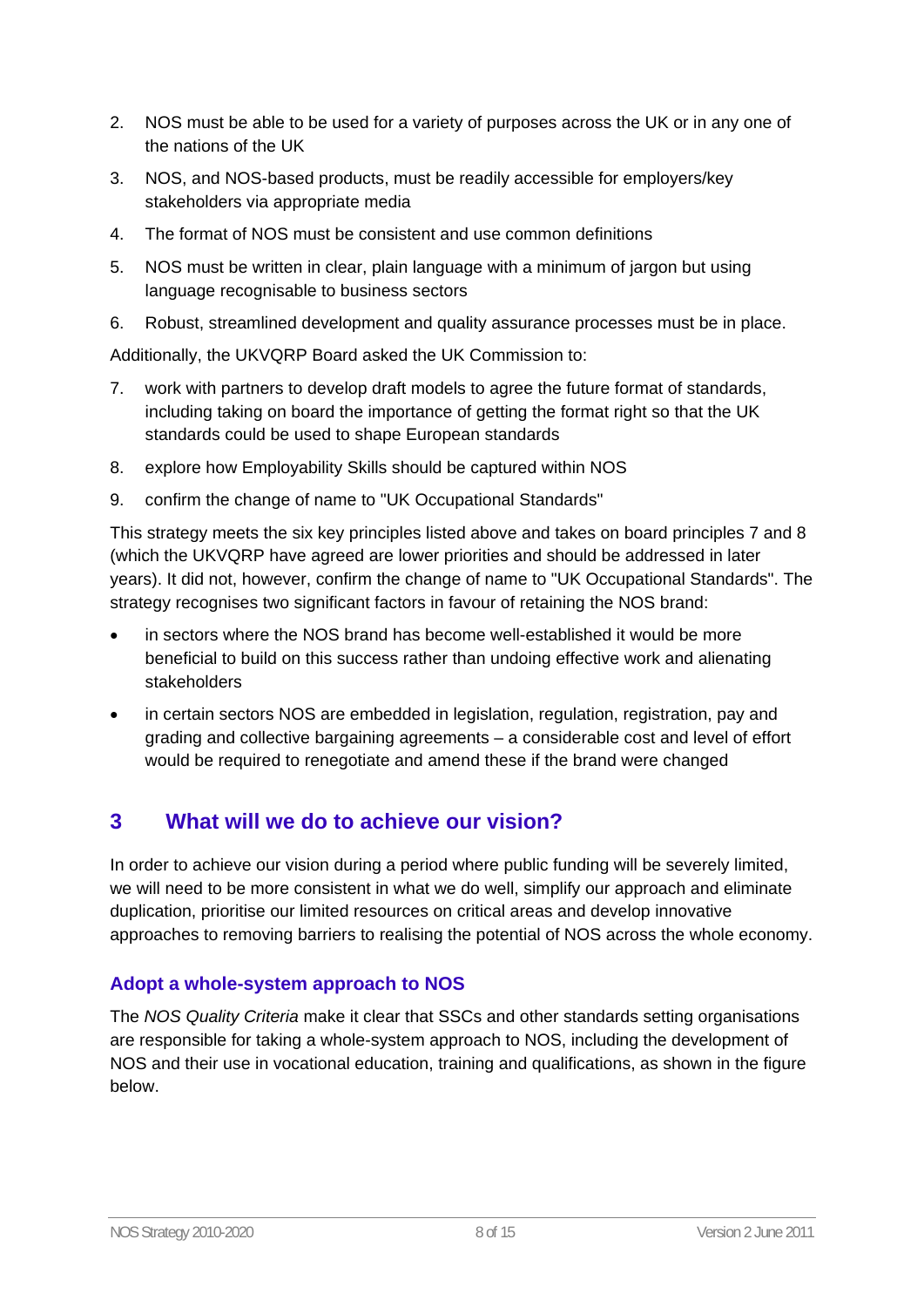

**A Whole-System Approach to NOS** 

To address the key economic priorities and their workforce implications, SSCs and other standards setting organisations will need to:

- work together to analyse and prioritise cross-sector/occupation workforce requirements;
- analyse and prioritise current and future needs of each sector/occupation and how NOS can be used to address these needs;
- define the key purpose of each sector, occupation or area of work and accurately identify and analyse all the functions that individuals need to carry out in order to achieve this key purpose;
- identify existing NOS which may cover these functions in order to avoid duplication of NOS and maximise the potential for transferability of competence;
- systematically develop and revise NOS in line with agreed quality criteria, including importing and/or signposting existing NOS where appropriate;
- continuously review NOS to ensure they remain relevant and up-to-date, deleting NOS which are no longer required or have been superseded;
- promote and support NOS for training, development, qualifications and the range of human resource management and strategic business purposes which are required by the sector/occupation;
- evaluate the use of NOS and how effective they are at addressing the identified needs of the sector/occupation; this should occur naturally if NOS are truly employer-led

As well as providing a cycle of continuous improvement, the whole-system approach will ensure that investment in NOS is levered most effectively to respond to the current and future needs of each sector/occupation and the UK as a whole.

It is recognised that organisations have their own quality review processes, such as ISO 9001, and that the whole system approach will be, in some instances, aligned to these organisational processes.

## **Assure the quality of NOS**

Standards which specify employers' current requirements, anticipate future demands, are clearly expressed and easily-understood, provide the firm foundations on which this NOS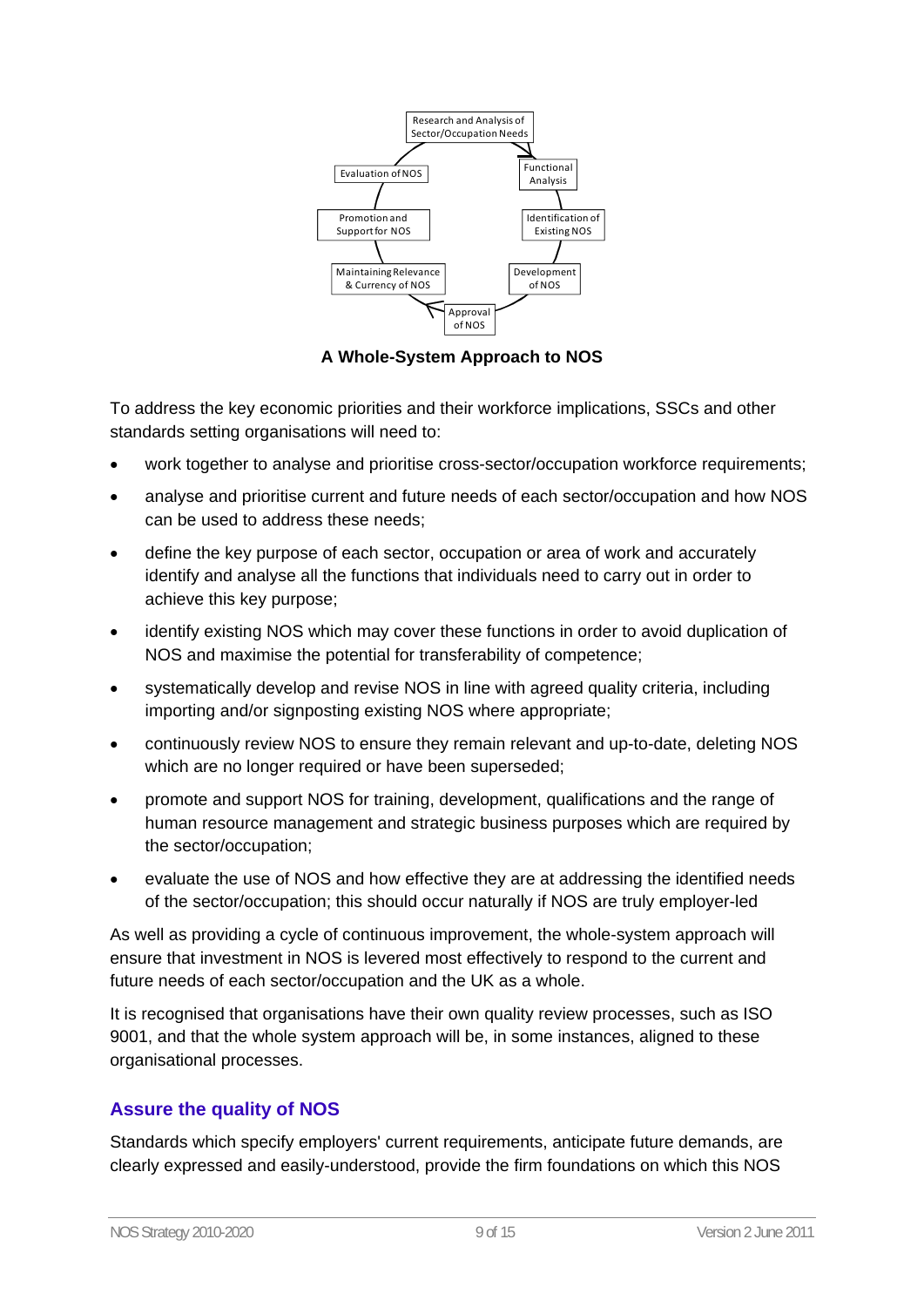Strategy is based. However, in many sectors employers also work with professional standards and have their own competency frameworks, which may or not be founded on NOS. As the NOS Strategy is rolled out, ensuring that NOS are relevant to professional standards and recognise the role of competency frameworks will need to assume greater importance. Professional standards may, for example, define technical knowledge and understanding which underpin NOS; where competency frameworks already exist they may play a vital role in helping standards setting organisations to articulate competency requirements in a given sector.

Trainers have to be sure that NOS provide accurate specifications for designing, delivering and evaluating their courses. Awarding organisations/bodies need NOS which describe performance and knowledge clearly, accurately and in ways which provide a consistent basis for assessment. Employers need NOS to confirm their employees are occupationally competent and therefore able to work safely and deliver consistent and effective results.

The UK Commission has put emphasis, therefore, on the early stages of the NOS Strategy focusing on working closely with key partners to review and refresh NOS quality assurance processes, including minimising the lapsed time between identification of need and availability of relevant qualifications. It is an expressed goal of this NOS Strategy to move towards a quality assurance system that puts the responsibility firmly with SSCs and other standards setting organisations; a prime objective of 2010/11 implementation plan. In future years the emphasis will be on SSCs and other standards setting organisations effectively self-assuring their quality processes and streamlining them in line with their other quality systems to minimise the time to develop quality assured NOS.

#### **Promote the use of NOS**

This strategy is designed to ensure that NOS are used effectively by all who can benefit from them. It focuses on both increasing the percentage of organisations which are using NOS (depth of penetration) and expanding the range of purposes to which NOS are being put (breadth of penetration).

There are significant variations from sector to sector in the depth and breadth of penetration as a result of the different conditions in each sector –research consistently indicates that NOS are currently only used by a minority of employers and for a limited range of purposes. The challenge for each sector/occupation is to encourage a greater number of employers to use NOS and to use them effectively for a wider range of purposes.

Increasing the penetration – and therefore the impact – of NOS will be achieved through an overarching UK-wide promotional strategy and sector/occupation promotional strategies. The UK Commission will be responsible for the overarching strategy, whereas bodies responsible for the development of NOS will need to work together to promote strategies to meet the needs of each sector/occupation for which they have responsibility. There is no single prescription for sector/occupation promotional strategies; some may conclude that NOS are already achieving optimum impact in their sectors; others may identify that sector/occupation needs can best be met by getting existing users to use NOS for a wider range of purposes rather than expending limited resources on attracting new users. In some sectors, employers may be able to use NOS as they are, while in others it will be necessary to provide application tools in order to optimise the impact of NOS.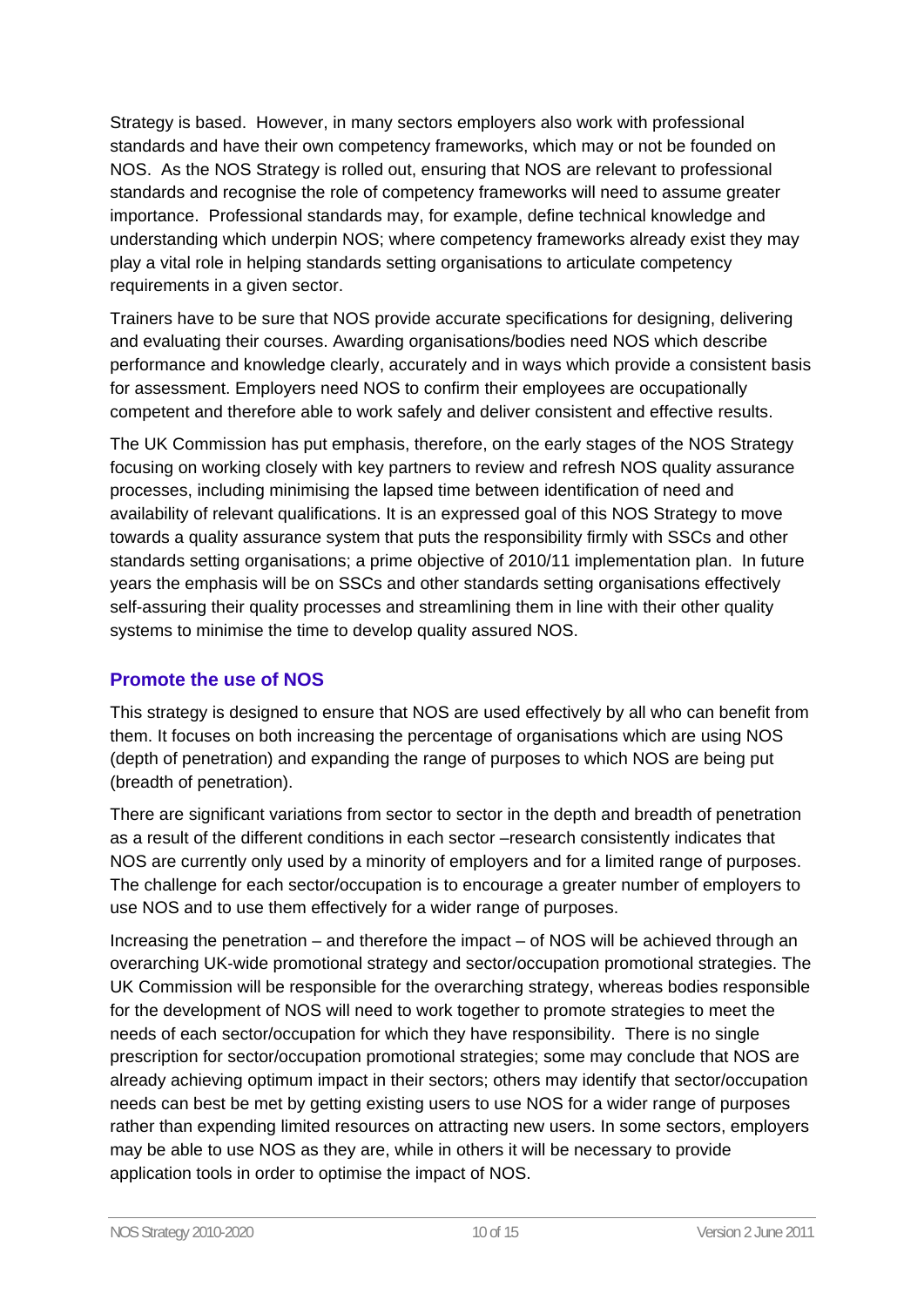## **Deliver value for money**

The UK Commission's report *Towards Ambition 2020: Skills, Jobs, Growth* identifies two further challenges to be addressed by the skills system over the coming decade:

- **Limited public funding**. We must find innovative approaches to achieving more with less and eliminating processes, structures and costs that do not add real value.
- **Co-investment**. We must leverage significantly more co-investment from individuals and employers if we are to achieve our world class ambitions.

NOS will, therefore, need to demonstrate that they deliver good value for money and a healthy return on investment, especially as public funding will be severely limited and, where available, may be directed specifically to those sectors and occupations which will drive economic growth and prosperity. Employers and stakeholders wishing to invest in solutions based on NOS will need to assess the cost-benefit of doing so and find resources other than from public funding.

# **4 When are we going to do all this?**

The NOS Strategy has been agreed for 2010-2020.

2010-11 was a prototyping year with many of the elements of this strategy being tested out in parts of the system rather than by all players.

2011-12 is an embedding year, when the Strategy is rolled out but kept under review in the light of changing economic and social priorities.

All NOS will meet the requirements of the NOS Strategy by the end of March 2013.

# **5 Conclusion**

The implementation of the new NOS Quality Criteria from April 2010 is ensuring that high quality NOS, informed by a representative sample of employers, written in clear language and complying with common definitions are available for all significant functions in the workplace. Compliance with the *NOS Quality Criteria* is being assured through standards, and training programmes for those involved in developing and promoting NOS, as well as the revised Quality Assurance arrangements that were introduced in September 2010.

Prioritisation of the skills needed for new industries and changing demographics, combined with streamlined development and quality assurance processes, will deliver NOS to support sustainable economic growth and secure social wellbeing within the shortest timeframe practicable. A rationalisation programme will eliminate duplication and redundancy of NOS which are used by more than one sector thus facilitating the transferability of competence across sector boundaries. A harmonisation programme will promote the alignment of NOS and professional standards and increase the interoperability of NOS with EU developments such as the EQF and the Key Competences project, which aims to develop a common taxonomy for Employability Skills across the EU.

Through the NOS Database, NOS will be made available in a common format for Awarding Organisations/Bodies, employers and other stakeholders to use for qualifications and other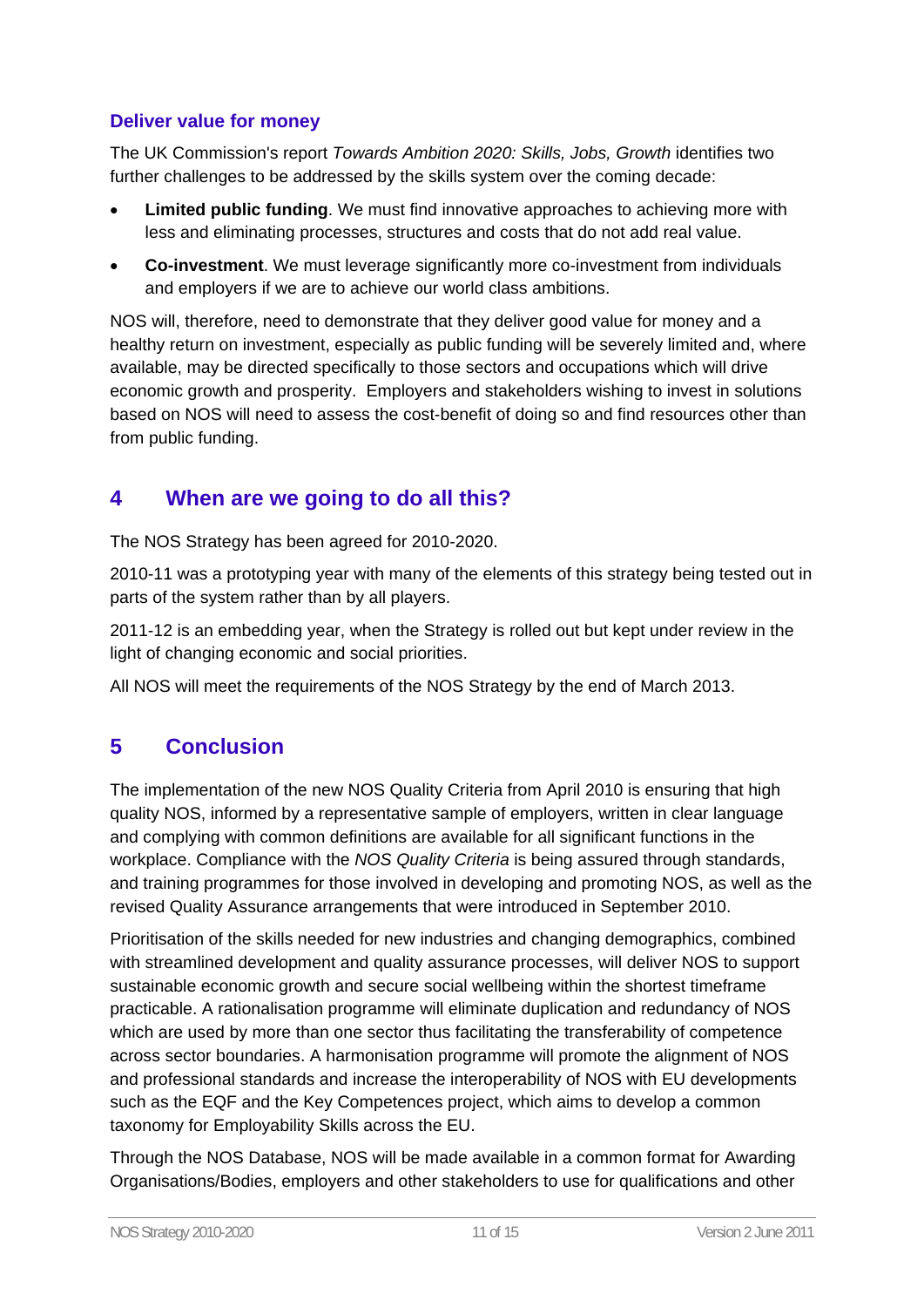purposes across the UK. Where required, these NOS will also be available in the Welsh language. SSCs and standards setting organisations will continue to take the lead in promoting and supporting the use of NOS, and, where funding is available, will develop and promote NOS-based products and services to meet their sectors' priority needs.

The NOS Strategy will be reviewed in 2011/12 with the four governments and key stakeholders as part of the new way of commissioning NOS through Universal Services.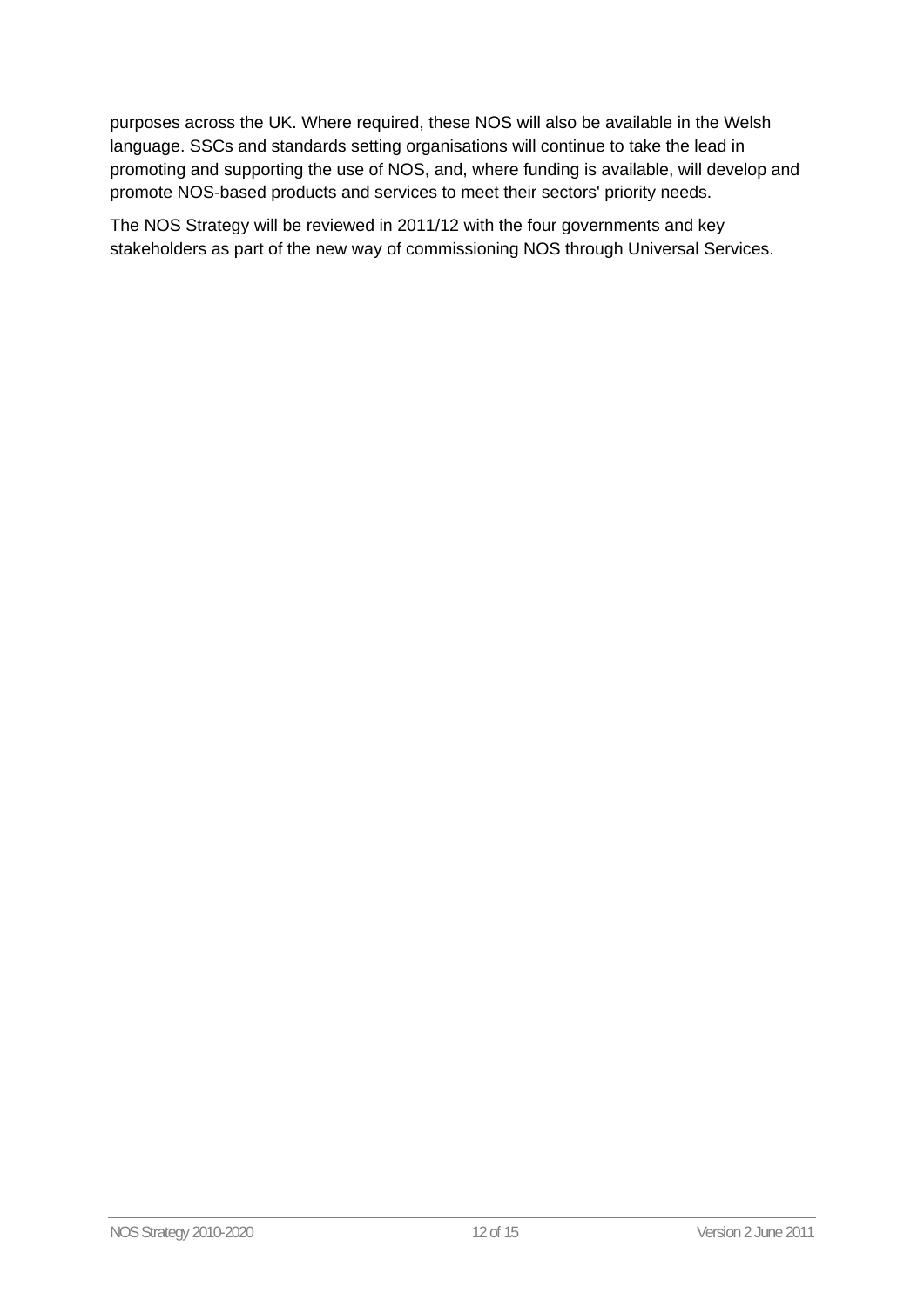# **Appendix 1**

## **Implementation 2010/11**

The NOS Strategy 2010 embedded within it the 2010/11 implementation plan. This has been extracted in order to ensure that the NOS Strategy for 2011 onwards is focused on strategy rather than annual implementation plans.

During 2010/11, £5.5 million of Grant-in-Aid funding was budgeted for vocational qualifications and NOS development. This was in addition to UK Commission internal staff resources. It was used to address the following priorities:

- assuring the quality of NOS;
- making NOS available in a consistent format for qualifications and other purposes;
- speeding up the qualifications development process;
- improving the effectiveness of the workforce through the development of occupational competence
- developing the skills required for new industries;
- increasing the flexibility of the workforce through transferable skills;
- improving the employability of the workforce;
- simplifying the skills system through clearer alignment of NOS with other systems, such as professional qualifications and the European Qualifications Framework (EQF);
- providing evidence of the impact of NOS on the UK's economic and social progress.

Governments across the UK encouraged the use of NOS by employers and other stakeholders for a wide range of purposes other than qualifications. However, the primary focus for the Grant-in-Aid funding for the UKVQRP programme was to develop NOS to underpin qualifications. It was made clear that any support for using NOS outside of qualifications will need to be funded from other sources.

The roll out will be based on an agreed implementation plan based on the natural cycle of review and development of NOS.

#### **Implementation in 2010/11**

From April 2010, an enhanced quality assurance system was established to apply to all new and revised NOS, including:

- **NOS Quality Criteria** specifying the criteria which all SSCs and other standards setting organisations, and the NOS for which they are responsible, must meet;
- **NOS Guidance** detailed guidance covering processes, methods and effective practices for developing and implementing NOS;
- **Standards for Developing and Promoting National Occupational Standards** agreed benchmarks for those involved in developing and promoting NOS, allowing practitioners to develop and demonstrate their competence in the functions relevant to them and ensuring consistency of approach;